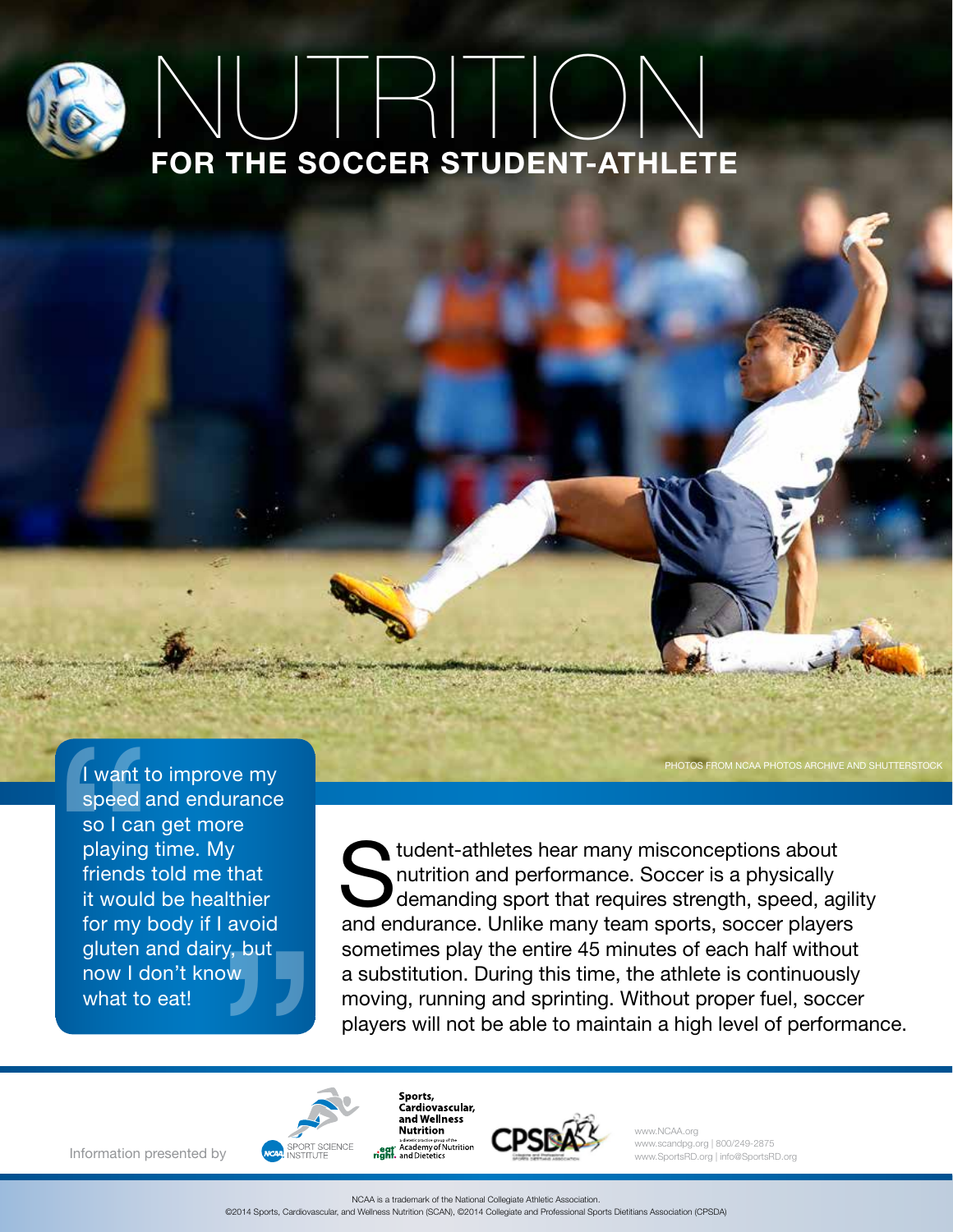# FUELING THE SOCCER STUDENT-ATHLETE

"I don't have time to eat" and "I didn't know what to eat, so I just didn't eat," are common excuses among student-athletes when they first arrive at college.

Eating breakfast within an hour of waking up is essential for energy balance, recovery and weight maintenance.

To properly fuel the body, a student-athlete's day should focus on six fueling times:

- Snack before morning training: Slice of wheat bread and peanut butter.
- Recovery drink post-workout: Low-fat chocolate milk and banana.
- Breakfast: Two scrambled eggs; ¾ cup oatmeal with cinnamon, berries and walnuts; and Greek yogurt with granola.
- **Lunch:** Deli meat sandwich on wheat bread, pretzels, fruit and yogurt and 20-ounce sports drink.
- Pre-practice snack: Trail mix. banana and sports drink.
- Dinner: Lean protein, nutrient-dense carbohydrate (whole grains, vegetables and fruits) and low-fat dairy.

Hydration is another vital aspect of nutrition that soccer players must pay attention to. The best way to make sure you stay properly hydrated is to practice how you play. Remember to drink water and a sports drink before, during and after practice so you will train your body to do the same for competitions.

# PRESEASON PHASE

Preseason is the time when "champions are made." At the collegiate level, training from January to May and the month of August can be considered preseason. This is when you might make changes in your nutrition plans to gain muscle, lose fat and prepare your body for the upcoming season. Strength training is usually heavier during this phase. During this phase, it is important to choose nutrient-dense foods and avoid mindless snacking.

#### Gaining Muscle and Losing Fat During the Preseason

• Focus on recovery nutrition within 30 minutes of each strength and

conditioning session.

- Avoid excess calories from alcohol, sugary juices and processed snacks.
- Eat for your activity. On light days, decrease snacks and portions. On heavy training days, choose nutrientdense snacks (nuts, trail mix, 2 percent milk string cheese, peanut butter and fruit) and include carbohydrate and protein with each meal.
- Quench your thirst! Adults often mistake thirst for hunger, so drink water throughout the day.
- Include lean protein with each meal and snack: chicken, turkey, pork or beef tenderloin, fish, canned tuna, edamame, deli meats, hummus, peanut butter, nuts and seeds.
- Choose complex carbohydrate more often: sweet potatoes, brown rice, whole wheat breads, whole wheat pasta, and quinoa.
- Choose a variety of fruits and vegetables.
- Choose healthy fats such as olive oil, flaxseed, avocados, seeds, nuts and nut butters.



# HYDRATION FOR SOCCER STUDENT-ATHLETES

2-3 hours before exercise: Drink 17 to 20 ounces of water or sports drink.

10-20 minutes before exercise: Drink 7 to 10 ounces of water or sports drink.

During exercise: Drink 3 to 6 ounces of sports drink every 20 minutes.

Post-exercise: Drink 24 ounces of water or sports drink for every pound lost, and within two hours drink enough to replace any weight lost from exercise.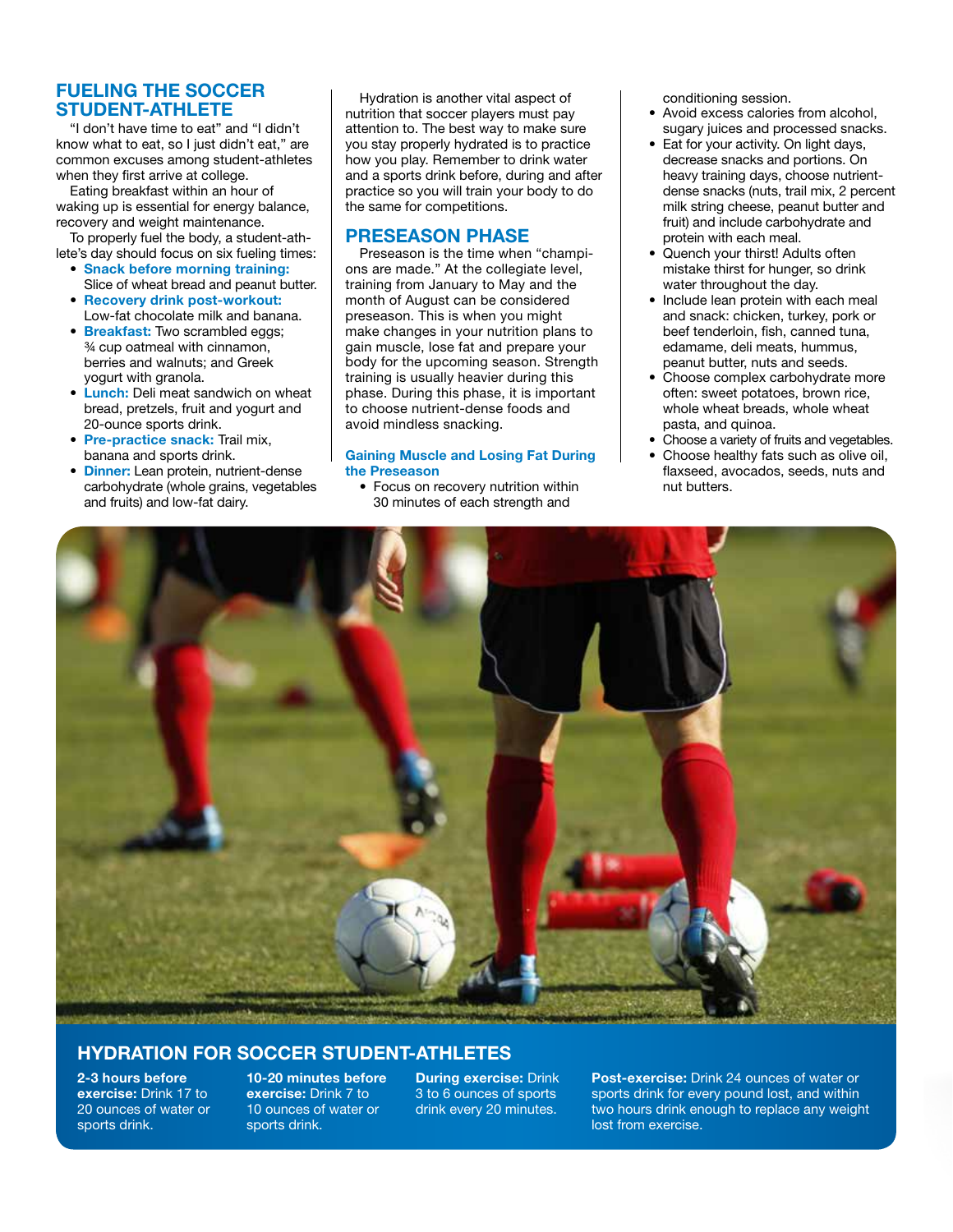

# COMPETITION PHASE

During the regular season, soccer players must be able to recover quickly and fuel their bodies properly. Typical games take place on Friday nights and early Sunday afternoons. This is a short turnaround period for your body to recover. Food choices should be used to help aid in recovery and replenishing lost glycogen stores.

#### Top 10 Anti-Inflammatory Foods for Soccer Student-Athletes

- 1. Salmon
- 2. Walnuts, almonds and other nuts
- 3. Beets
- 4. Berries
- 5. Dark leafy greens
- 6. Whole grains
- 7. Olive oil and flaxseed oil
- 8. Tart cherries
- 9. Soy beans
- 10. Low-fat dairy

# Competition Weekend Meals

Friday's pre-match meal should be eaten three to four hours before the match and consist of high carbohydrate, moderate protein and moderate fat. This could be a spinach salad, dinner rolls, beef tenderloin, chicken pesto pasta,

roasted potatoes, steamed broccoli, fresh fruit, sports drink and low-fat milk.

Friday's post-match recovery meal should provide soccer athletes with lean protein, carbohydrate, vitamins and minerals. An example might be a burrito with chicken, black beans, avocado, vegetables, shredded cheese, sports drink and water.

Saturdays are recovery days. Take advantage of this day and don't use it to sleep and stay still all day. It's important to eat regular meals, drink fluids and snack to prepare for the game Sunday.

Sunday mornings can determine whether your team wins or loses. Be sure to eat an appropriate breakfast three to four hours before the match. This meal could include oatmeal with fruit and nuts, egg omelet with vegetables and ham, fruit and yogurt, orange juice and sports drink. Because you will not eat again until after the game, you should consume some type of snack on the way to the match, such as a peanut butter and jelly sandwich, smoothie, granola, dry cereal, granola bar and plenty of sports drink for hydration.

After the match Sunday would be the time to relax and treat yourself to something you simply enjoy eating.

# CHAMPIONSHIP/ POSTSEASON PHASE

The postseason — the period from November and December to early February — includes the holiday seasons, which can be tricky for athletes. One bad meal won't

ruin the benefits derived from months of training, but eating poorly throughout this time can make the preseason much more difficult. Eating poorly and overeating can change your preseason goals from gaining muscle and improving technique to getting back in shape and losing fat.

#### Holiday Meal Tips for Soccer Student-Athletes

- Watch what you drink! Juices, sodas, alcoholic beverages and eggnog can really add up in calories.
- Do not starve yourself all day. This promotes overeating later in the day.
- Eat a light snack before going to a holiday party.
- Use a smaller plate to encourage smaller portions.
- Survey the scene. Look at everything before you make your choices.
- Stay active. Play board games, go for a walk or take the soccer ball outside with the family.
- Choose one dessert, not a plateful.
- Still hungry? If you want seconds, choose lean protein and vegetables.
- Make your plate colorful. If you look down and all you see is brown, you're missing those lower-calorie, highernutrient foods. Add sweet potatoes, steamed broccoli, cranberries, etc.
- Watch out for the extra stuff. Gravy, butter, syrup, whipped cream and sauces add up.

# OFFSEASON PHASE

The offseason is the period from May to July when soccer athletes are on their own. It is tempting to use this time to fully relax and disconnect from the